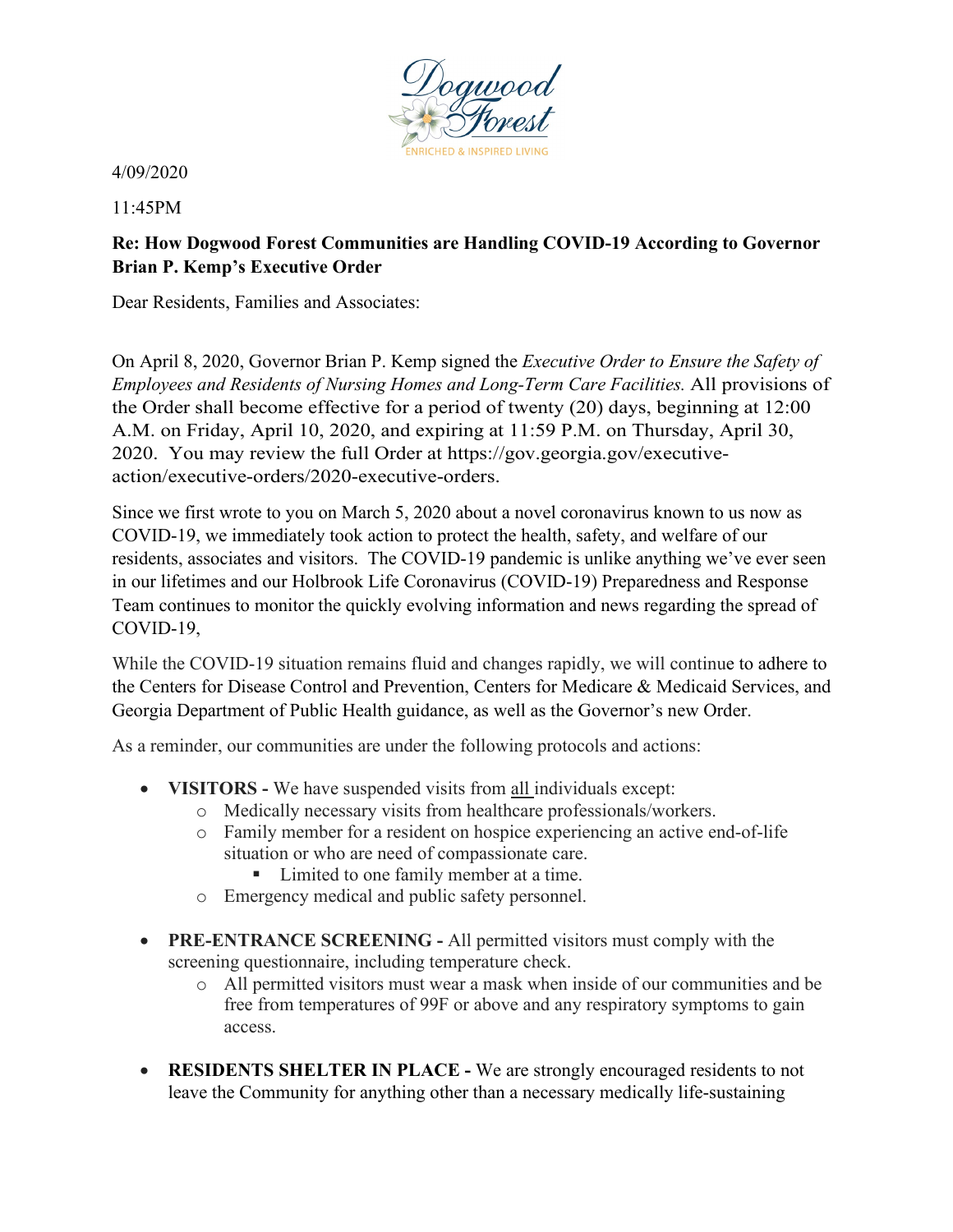

appointment that a physician does not recommend postponing. This is to reduce exposure to the public that hasn't been screened for signs and symptoms.

- o Residents who leave the Community for any reason other than medically lifesustaining appointment will not be able to return to the Community until further notice.
- o Residents who leave the Community for a medically life-sustaining appointment that a physician does not recommend postponing are subject to a rolling Well Check and are self-quarantine in their apartments.
- **RESIDENT RETURN FROM HOSPITAL OR OTHER CARE FACILITY -** Resident are placed on a Well Check and will self-quarantine in their apartments for a minimum of 5 days to monitor their COVID-19 status.
- **RESIDENT WELLBEING MONITORING –** Residents are monitored twice daily for fever, respiratory issues and symptoms of other communicable illness. Residents who present with a temperature of 99F or above, respiratory issues, or symptoms of other communicable illness are place on a Well Check and quarantine to their apartments for additional monitoring.
- **ASSOCIATE WELLBEING MONITORING** At the start of each shift, associates complete a screening questionnaire and are monitored for fever, respiratory issues and other communicable illness. Associates are excluded from work if they present with a temperature of 99F or above, respiratory issues and other communicable illness. As an enhance measure, associates whose household members have fever, respiratory issues, COVID-19 or other communicable illness are also excluded from work.
- **ASSOCIATES WORKING AT COVID-19 POSITIVE FACILITIES** We have excluded from work any associate who works at any healthcare facility, assisted/independent living, private home care or nursing home that has confirmed COVID-19 cases.
- **PROPER HAND HYGEINE-** Hand washing is the most effective way to reduce the spread of germs. Our associates are trained on proper hand hygiene upon hire, annually and during this COVID-19 pandemic we have discussed proper hand hygiene daily.
	- o Associates were trained to wash their hands before and after a task and when their hands are visibly dirty.
	- o Alcohol-based hand sanitizers may be used where soap and water are not readily accessible.
- **PERSONAL PROTECTIVE EQUIPMENT (PPE)** We have the necessary PPE such as gloves, masks, gowns, booties, hair covers and eyewear to address the appropriate level of precaution needed to safely care for our residents. Wearing the proper PPE can greatly reduce the spread of infectious illnesses.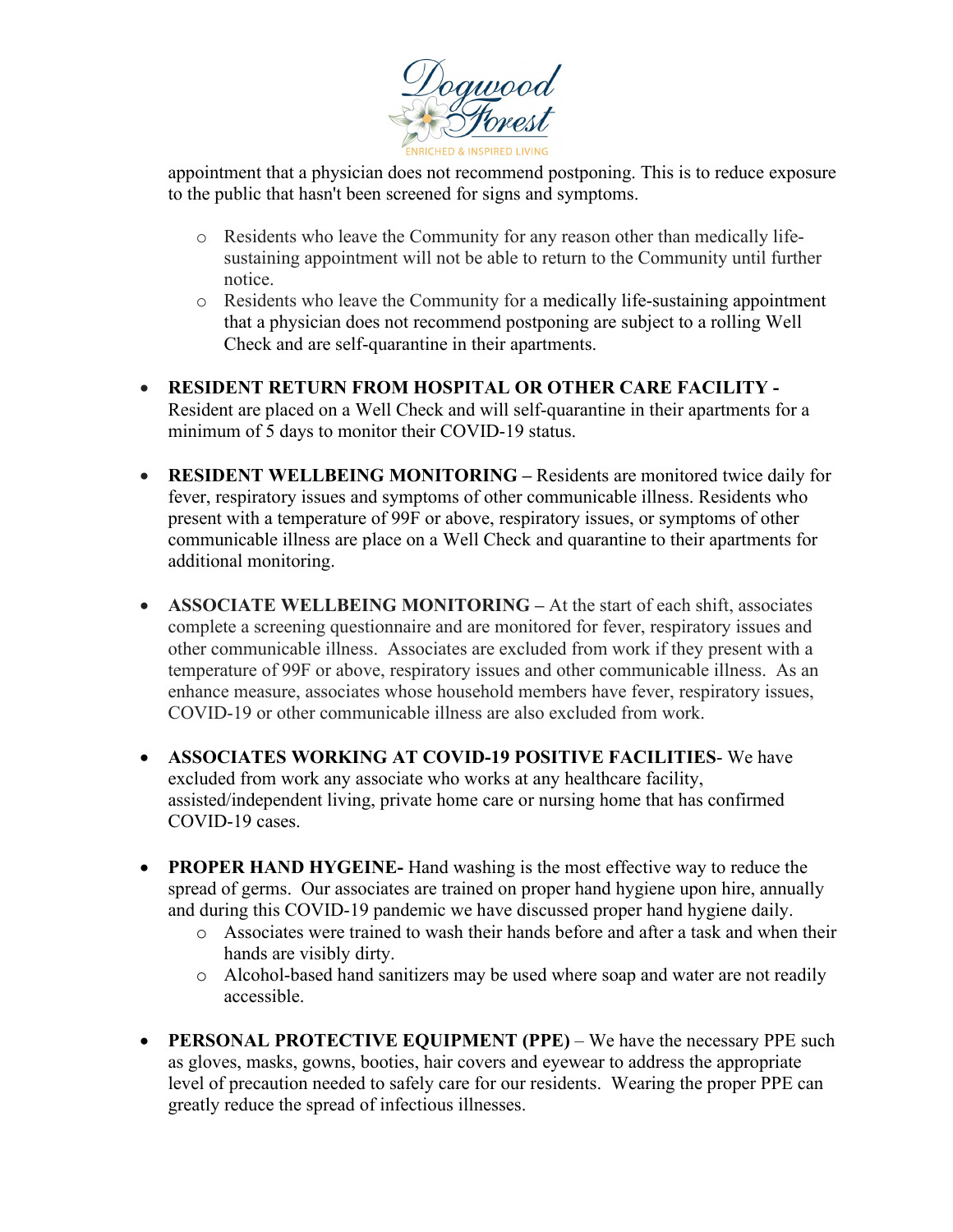

- o All associates from front desk to bedside are wearing face masks for enhanced protection.
- o Associates will wear full PPE when directly caring for a resident with respiratory symptoms.
	- Residents with respiratory symptoms will also wear a face masks when they receive direct care.
- o Associates are trained upon hire and annually on how to take on (don) and off (doff) PPE.
	- iDonning and doffing of PPE has been consistently reviewed and skill checked during this COVID-19 pandemic.
- o Associates were trained to wash their hands before donning and after doffing PPE.
- **RESIDENT MASKS** We ask that residents wear a mask when they are out of their apartments for any reason. We will provide residents with 2 masks to be used during this time. Residents may opt to wear a cloth mask purchased by them or their loved ones.
- **DEDICATED STAFFING MODEL –** In our Enriched and Inspired Living Neighborhoods, we have always staffed according to a dedicated staffing model. This means that each Living Partner is consistently assigned to the same group of residents when they are scheduled to work. This creates meaningful relationships, allows for a greater level of watchful care and oversight and improves quality of care.
- **HOUSEKEEPING SERVICES** We use EPA -registered List N disinfectants for cleaning of residential and public spaces.
	- o We have increased the frequency of cleaning high touch surfaces and spaces.
	- o We have suspended housekeeping services for those residents on Well Checks and/or quarantines. This is to decrease the risk of possible cross-contamination into well spaces.
		- We will provide deep housekeeping services upon completion of a Well Check or quarantine status.
- **COVID-19 TESTING -** We will follow the CDC latest guidelines regarding testing priorities of residents who present with symptoms that may be indicative of COVID-19. We will continue to monitor our residents' symptoms and contact residents' primary care providers immediately regarding any change in status. The primary care provider will determine based on the resident's symptoms if testing is warranted.
- **IN ROOM DINING** Resident meals are delivered to their apartment to be enjoyed in their apartment or any approved common area space where social distancing can be maintained.
- **SOCIAL DISTANCING** We need the continued efforts of residents, associates and essential visitors alike to adhere to the 6ft rule. You will notice in our communities,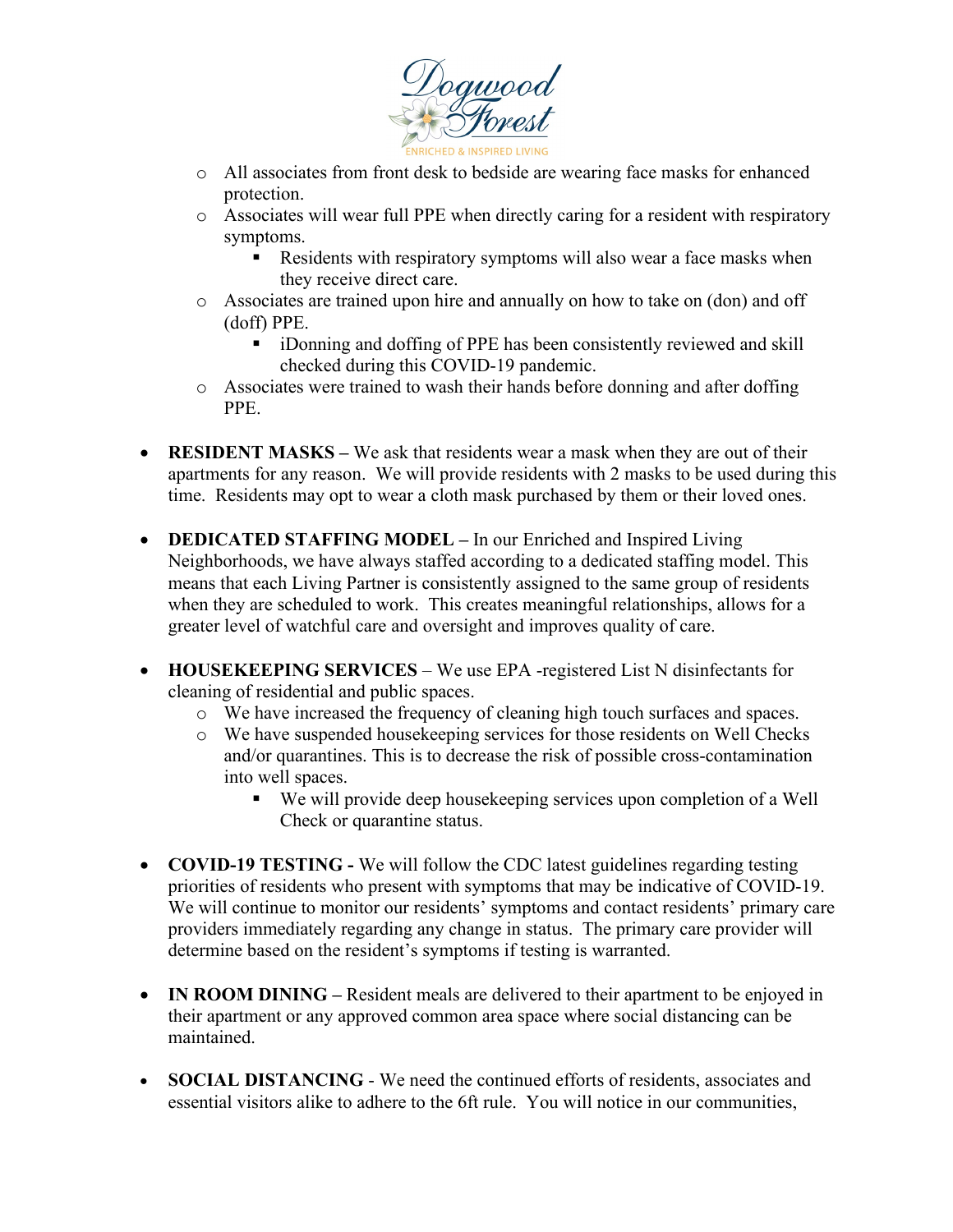

markings on the floor, stanchions, verbal and visual reminders to support and encourage social distancing throughout our communities.

- **COMMUNICATION** Each Community has established communication hubs to help residents to stay connected to family and friends. If we can be of assistance to help you or your loved one establish a line of communication through Facebook, Zoom, Skype or other social media platform please let us know how we can help. We will be happy to support.
- **STAFF ONSITE** In order to minimize risk of outside exposure to our residents, we have purchased portable beds and toiletries for associates who elect to remain in the building.

We thank each of you for partnering with us in our measures to keep our home safe. We are in this for the long-haul and know there is hope and light at the end of the tunnel. We are doing our part to flatten the "curve" and we will continue to keep you posted on any changes to our current plan.

If you would like additional information about on our current protocols and actions, please contact your Community's General Manager.

Hospitably Yours,

Your Holbrook Life Management Team